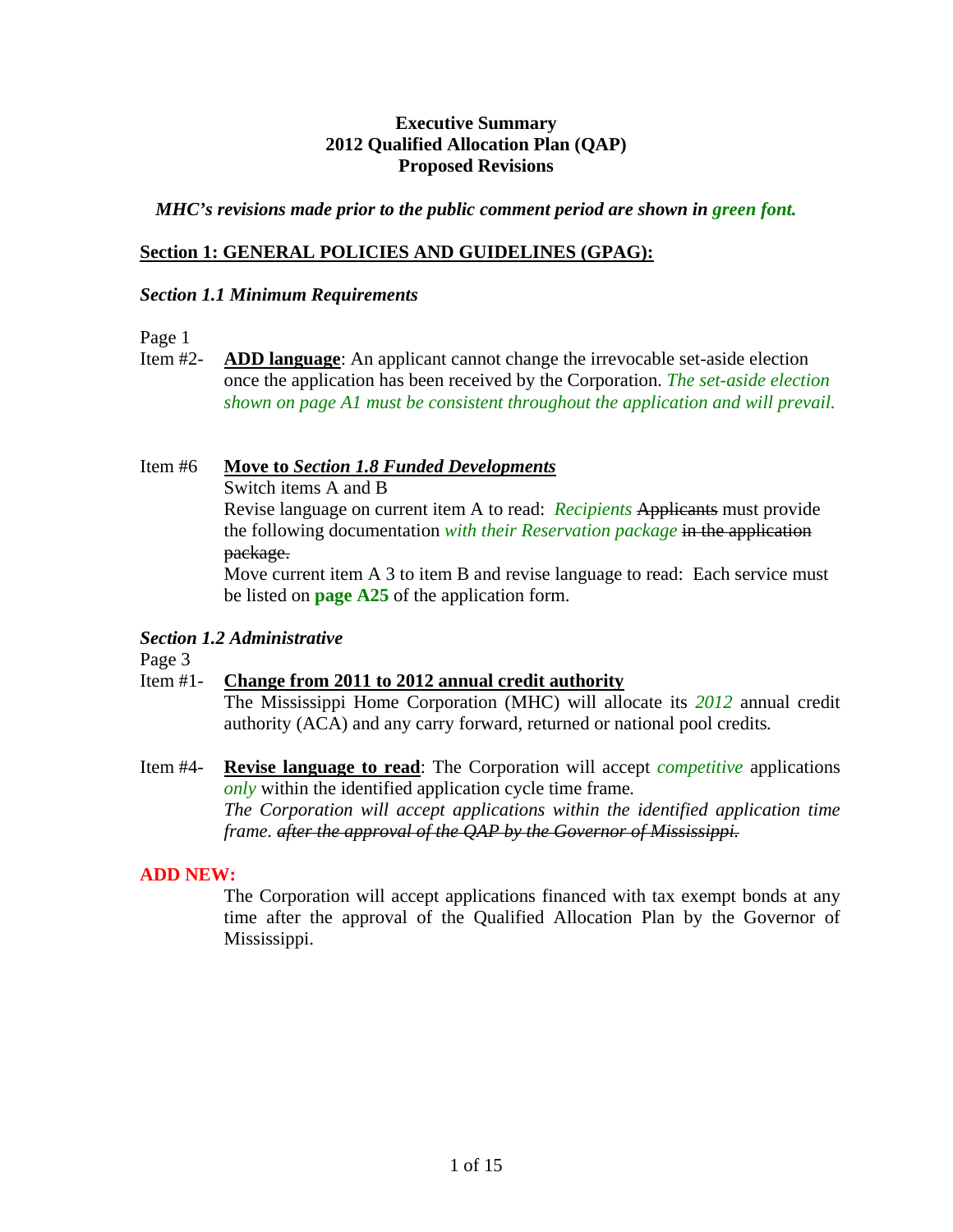*Section 1.3 Eligibility and Compliance* 

Page 4

Item #1: **Add language**: Applications that are proposed by an entity with existing major noncompliance findings for the owner, developer, general partner, management entity or *consultant that has previously served as owner, developer, or general partner* of any development in which they are associated will be disqualified from consideration.

# *Section 1.4 Development Types*

Page 5

Item #1- **Revise language:** For all new construction properties, the Minimum Design Quality Standards must be met and *completion of the development in accordance with these standards must be* certified by a licensed architect or engineer*.* This documentation must accompany the application. *Requests for deviations from these standards must be submitted no later than thirty (30) days prior to the cycle opening date and must receive prior written approval from MHC. During construction*, any deviation must receive *be approved by* the Corporation.<sup>2</sup> approval prior to submitting an application.

### *Section 1.5 Submission of Application*

Page 7

Item #2 **Revise language:** All documents required by the Corporation must be submitted in the application package. All information submitted for review must be current year information dated within six (6) months of the cycle close date, unless otherwise noted in the QAP or if approval has been received from the Corporation at least *if the request for deviation was received by MHC more than thirty (30)* ten (10) working days prior to *the cycle opening date and written approval was granted* submission of the application. Therefore, it is critical that the developer's documentation contained in the application is clear, concise and to the point as it relates to the QAP item that the documentation is addressing.

# **ADD NEW**

*All applications are considered final at the time they are received. Additional information cannot be submitted unless specifically requested by MHC*.

-*All waiver requests must be submitted no later than thirty (30) days prior to the cycle opening date.* 

#### Item #6 **Move to** *Section 4: Tax Exempt Bonds*

The Corporation will accept applications financed with tax exempt bonds at any time after the approval of the Qualified Allocation Plan by the Governor of Mississippi. In order to qualify for the full four percent (4%) credit, an opinion letter from a Certified Public Accountant must accompany the application certifying that fifty percent (50%) or greater of aggregate basis will be financed by tax-exempt bonds.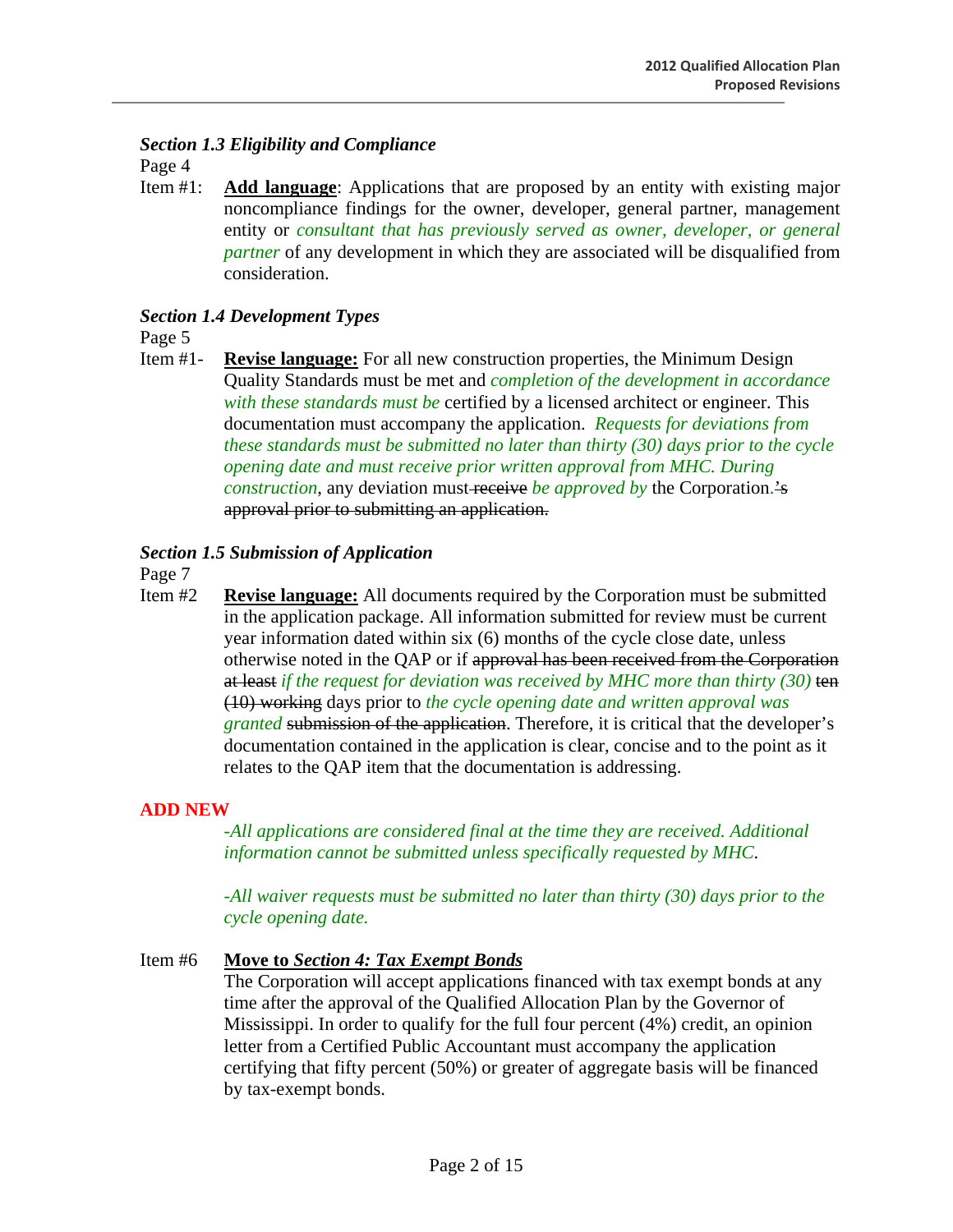#### *Section 1.8 Funded Developments*

Page 11

Item #8 - **Add language:** All developments that receive an award of tax credits *must* will be required to post signage at the development's construction site listing the Mississippi Home Corporation (MHC) as a financing source. Information on the signage specifications is available on MHC's website at www.mshomecorp.com. *Failure to post signage by the start of construction through completion of construction subjects the development to a non-compliance fee of \$50.00 per day from the date first noticed by the MHC inspector until the signage is properly placed and verified by MHC.*

# *Section 1.9 Development Requests*

Page 12

# Item #1 – **Revise the language for the last bullet:**

- *Any changes of the* Owner's physical/mailing address, *fax or phone number, and email address.*
- Page 13
- Item #4- **Move to Item #1 and revise language:** All other requests aside from *the standard requests above* those listed under item #1 in this section must be submitted in writing providing a detailed explanation *and must include* along with supportive documentation.
- Item #6- **Add language:** Forms 8609 will not be issued to any development *controlled by an applicant that has* with outstanding fees owed to the Tax Credit Allocation Division *on any development.*

# **ADD NEW-**

*MHC is approved to complete HUD Subsidy Layering Reviews. These requests should be submitted to MHC's Construction Lending Division, attention Bradley Joiner, along with all required information and the \$4,500 review fee. Please direct all inquiries to the division.* 

# *Section 1.11 Ineligible Applicants*

Page 14

Item #4- **Add language:** *All changes to the development as presented in the application must be disclosed to MHC no more than thirty (30) days after they have been identified during construction/rehabilitation. Principal members will be subject to being disqualified from future participation for a minimum of one (1) year if all changes are not approved by MHC prior to development completion.*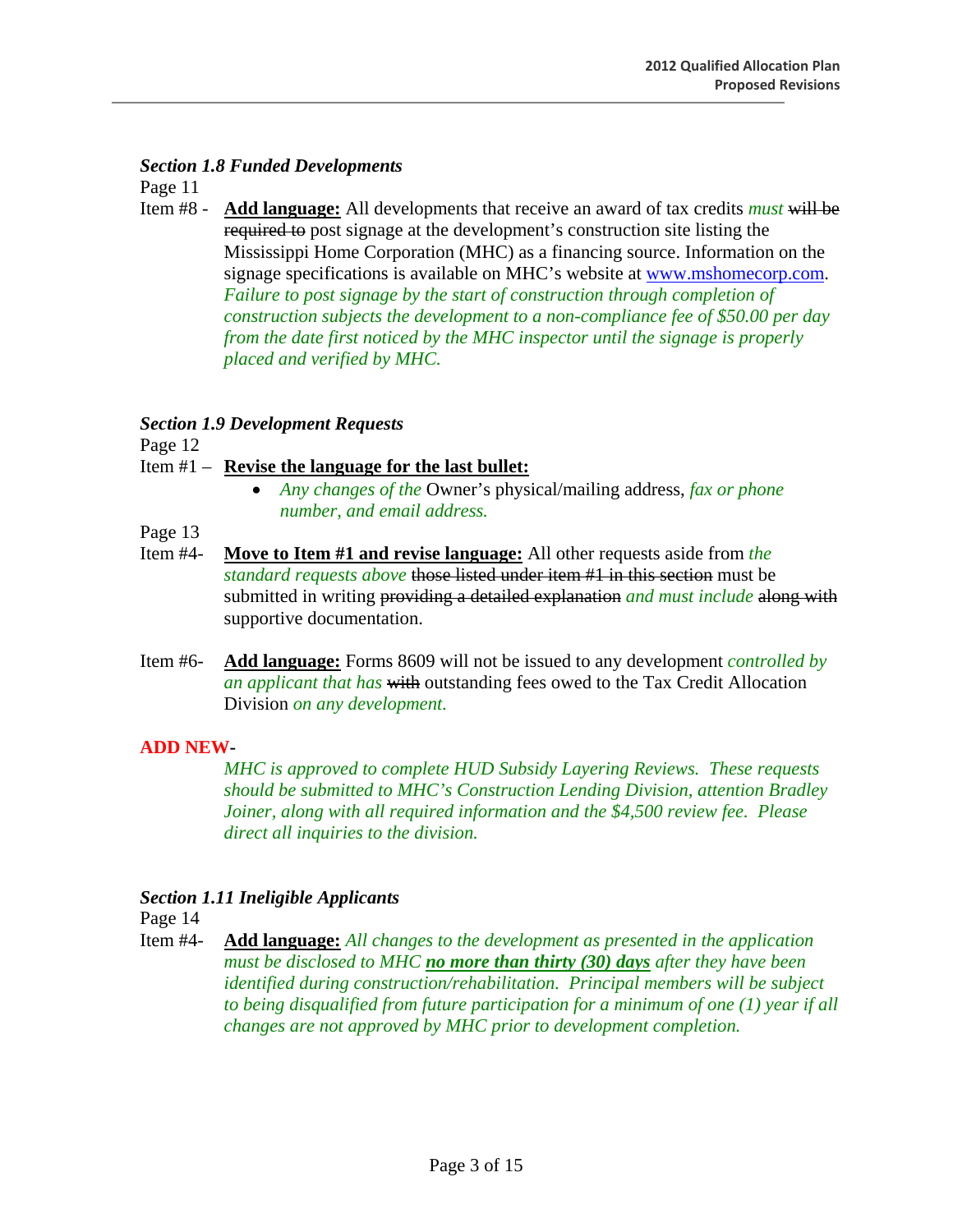# **Section 2: DATES AND FEES**

- 1. Page 15, item 2.1 Application Cycle: Change dates of Application Period from April 25- 29, 2011 to *April 30 – May 4, 2012.*
- 2. Change all listings of 2011 to 2012.
- 3. Page 15, item 2.2 Technical Assistance: Change Technical Assistance Deadline date from April 15, 2011 to *April 20, 2012.*
- 4. Page 16, Chart 1 (Important Dates): Change deadline dates to:

| Application WorkshopFebruary 15, 2012                                                |  |  |  |
|--------------------------------------------------------------------------------------|--|--|--|
|                                                                                      |  |  |  |
|                                                                                      |  |  |  |
| Cost Justification Request DeadlineApril 4, 2012 (30 days before cycle opening date) |  |  |  |
|                                                                                      |  |  |  |
|                                                                                      |  |  |  |
| MHC's written response to waiver requestsno later than April 20, 2012                |  |  |  |
|                                                                                      |  |  |  |
| Site Control Options Contract Expiration DateOctober 31, 2012                        |  |  |  |

5. Page 16, Chart 2 (Fees):

**NEW** Item #4 *Signage Penalty Fee - \$50.00 per day that proper signage is not in place until verified by MHC.*

**Revise** Item #9 *HUD Subsidy Layering Review \$1,500 \$4,500 per development* 

# **Section 3: APPEALS AND PUBLIC RECORDS REQUESTS**

*Section 3.1 Appeals* 

Page 17

Paragraph 1: **Add language:** Any applicant wishing to appeal a decision of the Corporation may do so in writing delivered to the attention of the Corporation's Executive Director no later than 5:00 pm local time on the fifteenth (15th) day following the date of the Reservation or Explanation Letter *scoring or threshold review notice.*

# **Section 4: TAX EXEMPT BONDS**

Page 18

Paragraph 4- **Add Item #6 from** *Section 1.5 Submission of Application*

 The Corporation will accept applications financed with tax exempt bonds at any time after the approval of the Qualified Allocation Plan by the Governor of Mississippi. In order to qualify for the full four percent (4%) credit, an opinion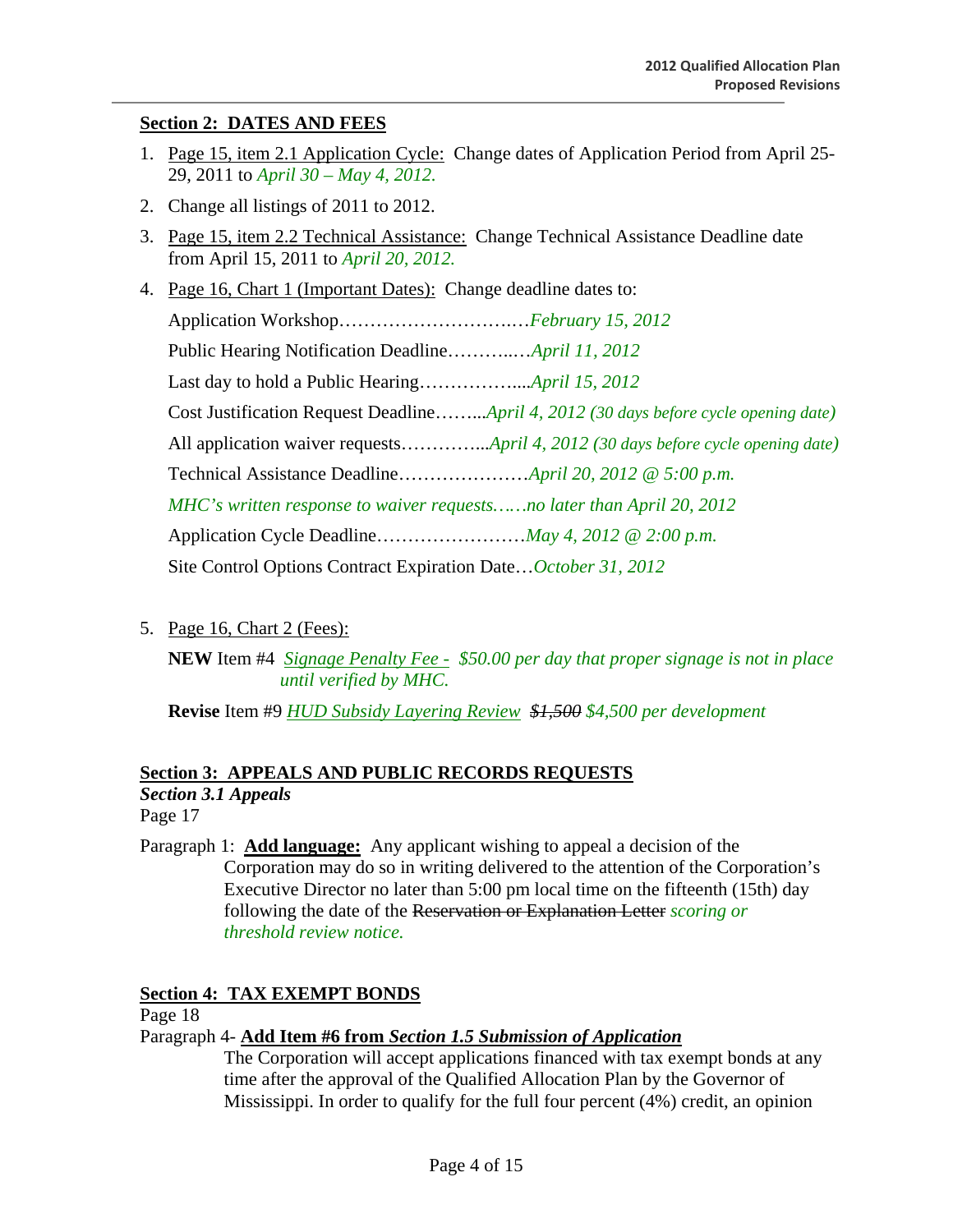letter from a Certified Public Accountant must accompany the application certifying that fifty percent (50%) or greater of aggregate basis will be financed by tax-exempt bonds.

# **Section 5: ACA (ANNUAL PER CAPITA AUTHORITY) SET-ASIDES**

#### Page 19

Item #1 Change all reference from 2011 to *2012*

Item #2 *Elderly/Persons with Disabilities Set-Aside* 

**Revise language:** The Corporation will set aside five hundred thousand dollars (\$500,000) of the ACA credit authority for Elderly developments. To be eligible, developments must commit one hundred percent (100%) of the residential units to house tenants that are (1) at least sixty-two years of age or *(2) twenty-five percent (25%) of units to persons with disabilities* disabled/handicapped or in accordance with HUD's elderly definition*(s)*.

### Item #3 *Non-profit Set-Aside*

**Add language:** *Section 42(h)(5) mandates states allocate a minimum of ten percent (10%) of their annual credit ceiling to qualified non-profit entities. MHC will award credits under this set-aside to developments according to prevailing scoring. However, if these awards do not satisfy the minimum 10% non-profit requirement other eligible developments that could not be funded under this setaside will receive priority ranking on the waiting list to ensure the minimum 10% funding requirement is met.* 

# **Section 6: MHC REVIEW PROCEDURES**

Page 20

**Add**: the non-profit set-aside priority funding under the waiting list item.

# **Section 7: SELECTION CRITERIA**

Page 22

Item #1: **Add language:** In municipalities without a community revitalization plan, documentation must include (i) a letter of support from the highest ranking elected official(s) stating that the proposed development *is not a part of a revitalization plan*, (ii) however it is desired within the community and (iii) describes how the development supports the community's vision for future growth verifying that the development contributes to the community.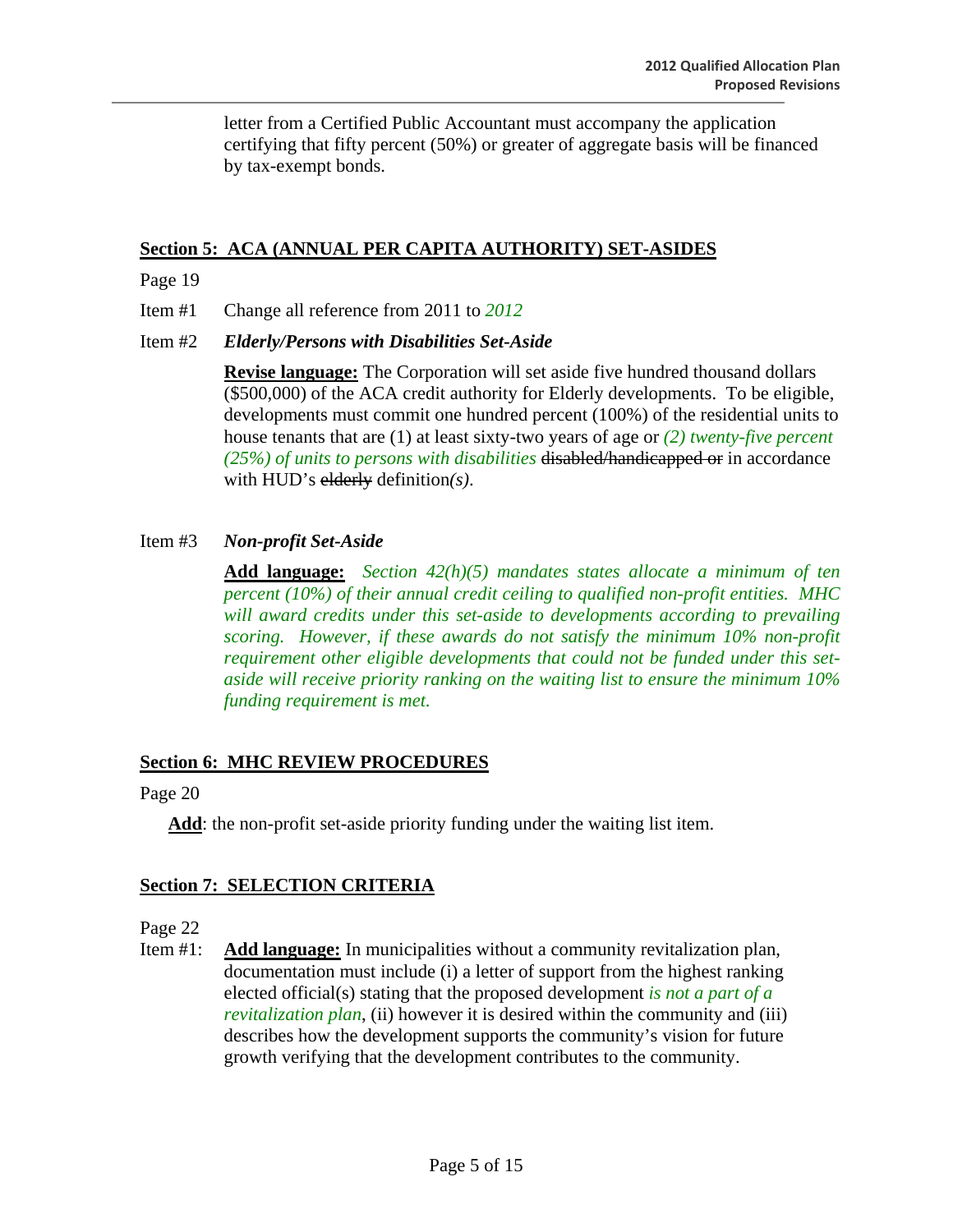# Page 23

- Item #3: **Revise language:** Development site is located in a zip code which has not had any tax credit developments *funded or PIS from calendar years 2007-2011* within the last five (5) years *(See chart at the end of this section)*. Applicants must provide adequate documentation for verification of the applicable zip code for the development location. *Note: The development must be wholly located within the applicable zip code.*
- Item #5: **Add language:** *Plans must include all significant amenities proposed for the development. The proposed amenities must be highlighted on the plans/drawings. Additionally, ALL amenities must be listed on application page A25 of the application form in order to receive points.*

Page 24

Amenities

# Listing: **Add & Revise language:**

### **ADD NEW:**

- *Add section for amenities worth two (2) points*
- *Walking/jogging/biking trail (1point)*
- *Tank less water heaters (2 points)*
- *Two car garages with garage door openers (motorized) for single family units (2 points)*

Tenant Security (Ex: Electronic locking system, individual *unit* alarm system, *on site courtesy officer*, etc.)

# *Combine items for LAUNDRY FACILITIES*

- *a.* A minimum of one (1) washer and dryer per every six (6) residential units for preservation *rehabilitation* developments.
- *b.* A minimum of four (4) washers and dryers for new construction developments which also provide washer & dryer connections in all residential units.

# Page 25 **Move language to:** *Section 13: DESIGN QUALITY STANDARDS*

Washer and dryer connections in individual units *(NEW CONSTRUCTION)*

- o Must have capability to service side-by-side units or opposite wall units.
- o Stackable units are acceptable for elderly and rehab developments.

*NOTE: Washer and dryer connections will not qualify as a separate amenity if washers & dryers are provided in each unit*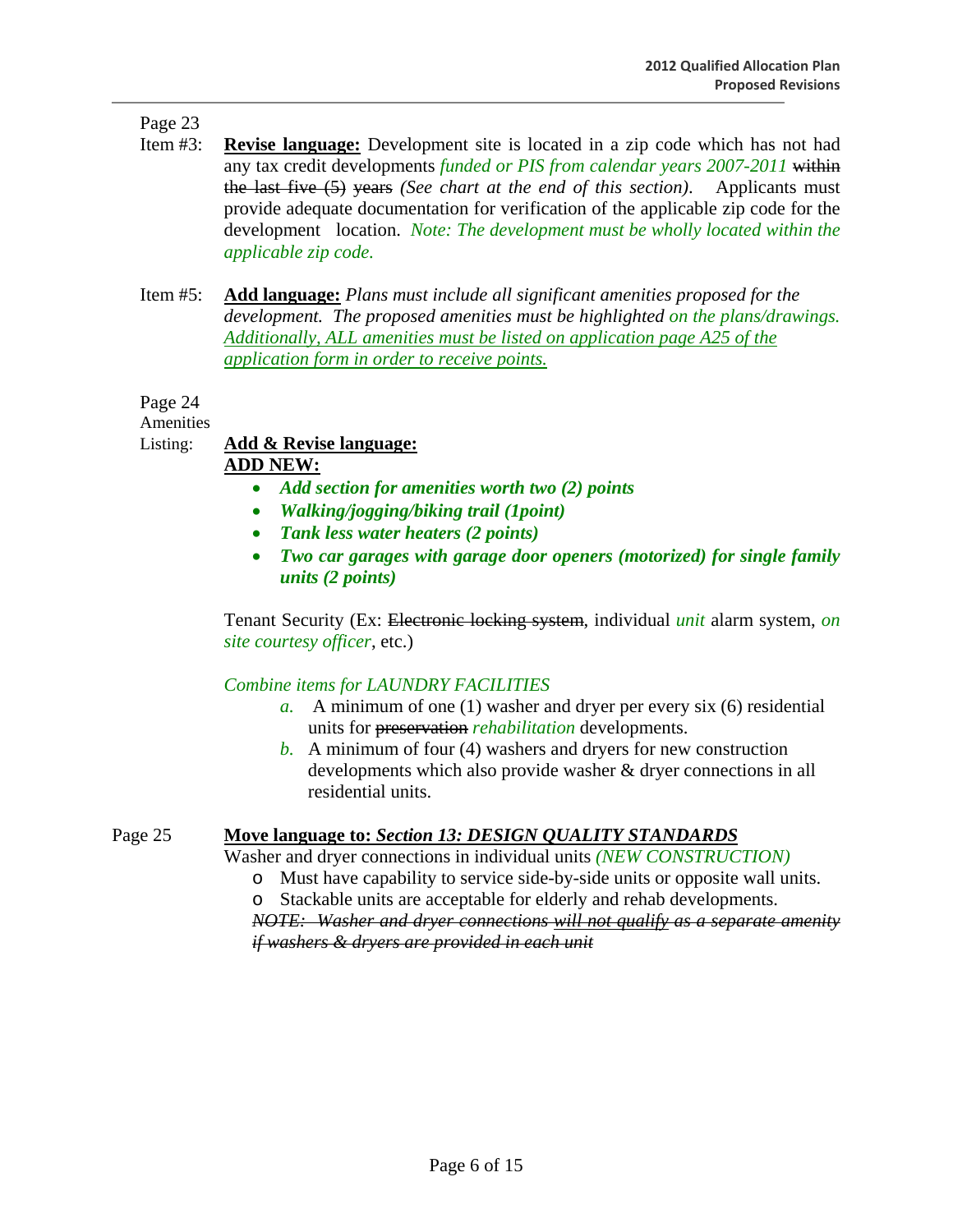Wiring for cable television and internet access. Must be confirmed by letter from the architect/engineer only. (**2 points)**

# Page 25<br>Item #6:

# **Delete Item:**

#### **Quality Enhancements Maximum 10 points**

 These items must be certified by a letter from the development's architect/engineer and incorporated into the development plans and specifications.

Each item will below will be worth 2 (two) points:

- a. Water Efficiency Toilets
- b. Tank less Water Heaters
- c. Two Car Garages with garage door openers (motorized) for single family units
- d. Carpet in bedrooms
- e. Low VOC Flooring (e.g. carpeting), ceramic tile, or hardwood laminate flooring

Page 25

## Item #7: **Revise & Delete language:**

# *Lost Housing* **Preserves Existing Low-income Housing Units 5 points**

The development preserves existing *affordable housing* units which *previously*  served low-income residents that would be lost due to: *have been lost/damaged in a presidentially declared disaster area.* 

Lost Housing (Housing that has been lost

- i. Evidence of loss housing must be provided by the development's financing entity (e.g. HUD) or public records (e.g. documents from the local courthouse, MEMA, HUD, or RD).
- ii. Evidence that the development is aged **AND** the units are uninhabitable.
- iii. Developments must be rebuilt on the same site with no more than the same number of original units.
- B. Loss of rental assistance (provide documentation of the expiration of the current

# rental assistance)

- i. HAP Contract (HUD)
- ii. Rural Development
- iii. Development Based (PHA contribution or Project Based Voucher (PBV) Program)

Page 26

Item #8: *Single Family Lease Purchase Development* 

**Add language**: *Development provides single family type housing for future homeownership. Single family type housing includes the following: Single family detached houses, townhomes, duplexes and 4-plex units.* 

*Developments will be subject to the guidelines outlined in the SFLP Homeownership Policy Guide which will be added to MHC's Compliance Monitoring Plan. (NOTE: This document can be accessed from MHC's website after the annual housing conference.)*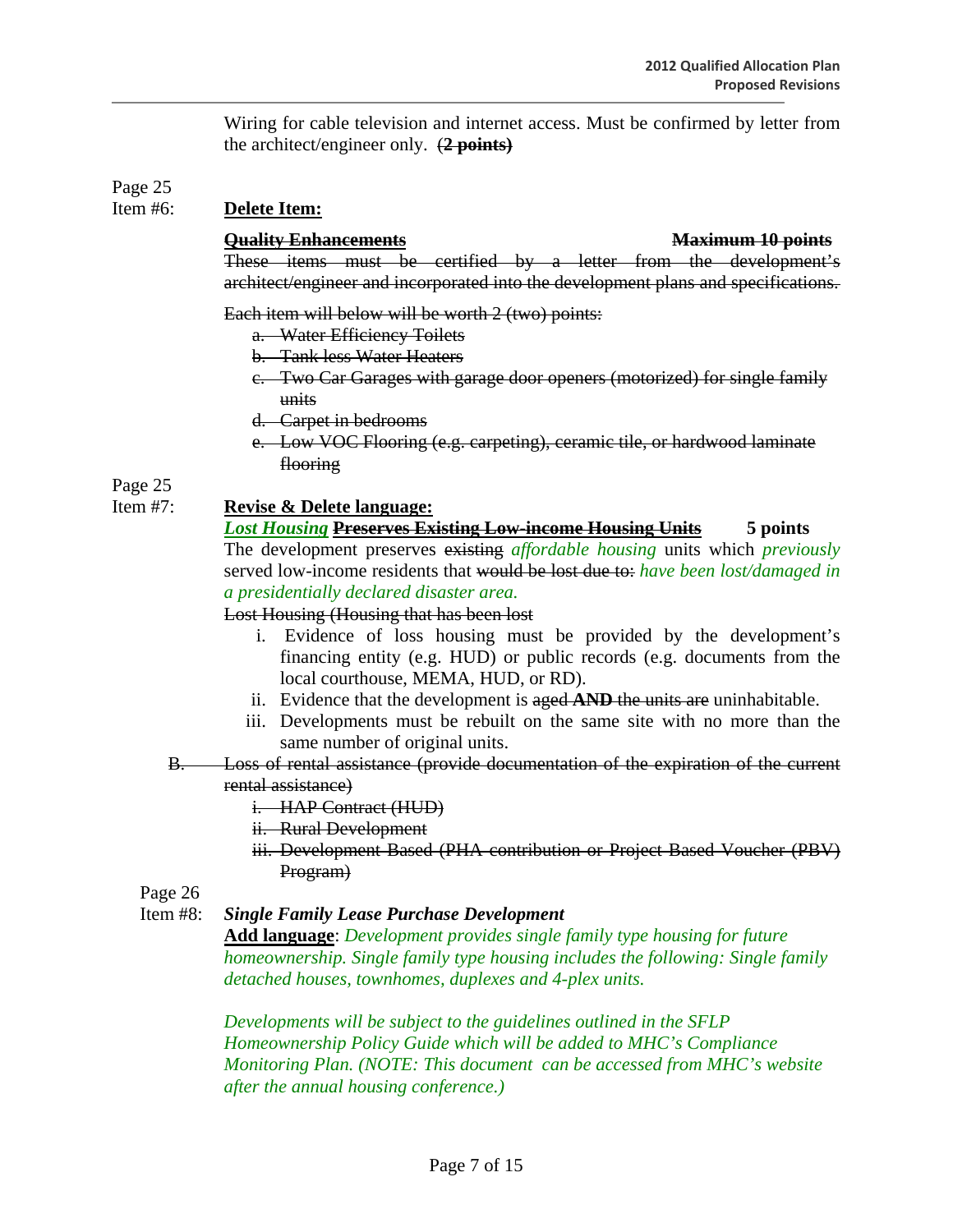## **Move to the 1st paragraph of this item & Revise language:**

 *NOTE: The owner applicant must provide a sample lease-purchase agreement in the application package. The agreement must advise tenants of the available purchase option at the end of the fifteen (15) year lease period, which and may be included in the body of the lease. Additionally, the development must be fee simple with a homeowner's association for any common areas and must front on a publicly dedicated street at the time of fee simple transfer.*

#### Item #9: **Revise language:** *Rehabilitation Preservation or HopeVI* **15 points**

The development is a multifamily *rehabilitation development* Preservation or Hope VI development.

#### Item #10: **Revise & Add language: Development-Based Rental Assistance** *Maximum* **10 points**

*Minimum 3 points* 

1) Developments requesting consideration under this category must provide rental assistance for a minimum of fifty-one percent (51%) of the development's units *(10 points)*.

#### *OR*

2) Developments which receive rental assistance *from USDA or HUD for less than fifty-one percent (51%) of the development's units and do not meet the development based rental assistance criteria below qualify for 3 points. Evidence of the rental assistance must be provided.* 

The applicant can elect only one of the following:

- a. The proposed development is a component of a Public Housing Authority ("PHA") development program as evidenced by the PHA's contribution to the long-term economic feasibility of the development for a minimum period of five (5) years from the placed in service date. To be eligible, the applicant must include an executed agreement between the applicant and PHA that sets forth the following:
	- type of assistance,
	- terms of the agreement, and
	- amount *(in U.S. dollars)* of the PHA's contribution to the economic feasibility of the development via operating cost contributions and/or tenant rent subsidies;

#### Page 27

#### Item #11: **Delete Item:**

**Tenant-Based Rental Assistance 3 points**

Developments requesting consideration under this category must provide evidence from either a local or regional housing authority indicating that Section 8 vouchers or certificates are available in the area where the development is or will be located. Prior to the issuance of IRS Form 8609, applicants will be required to have signed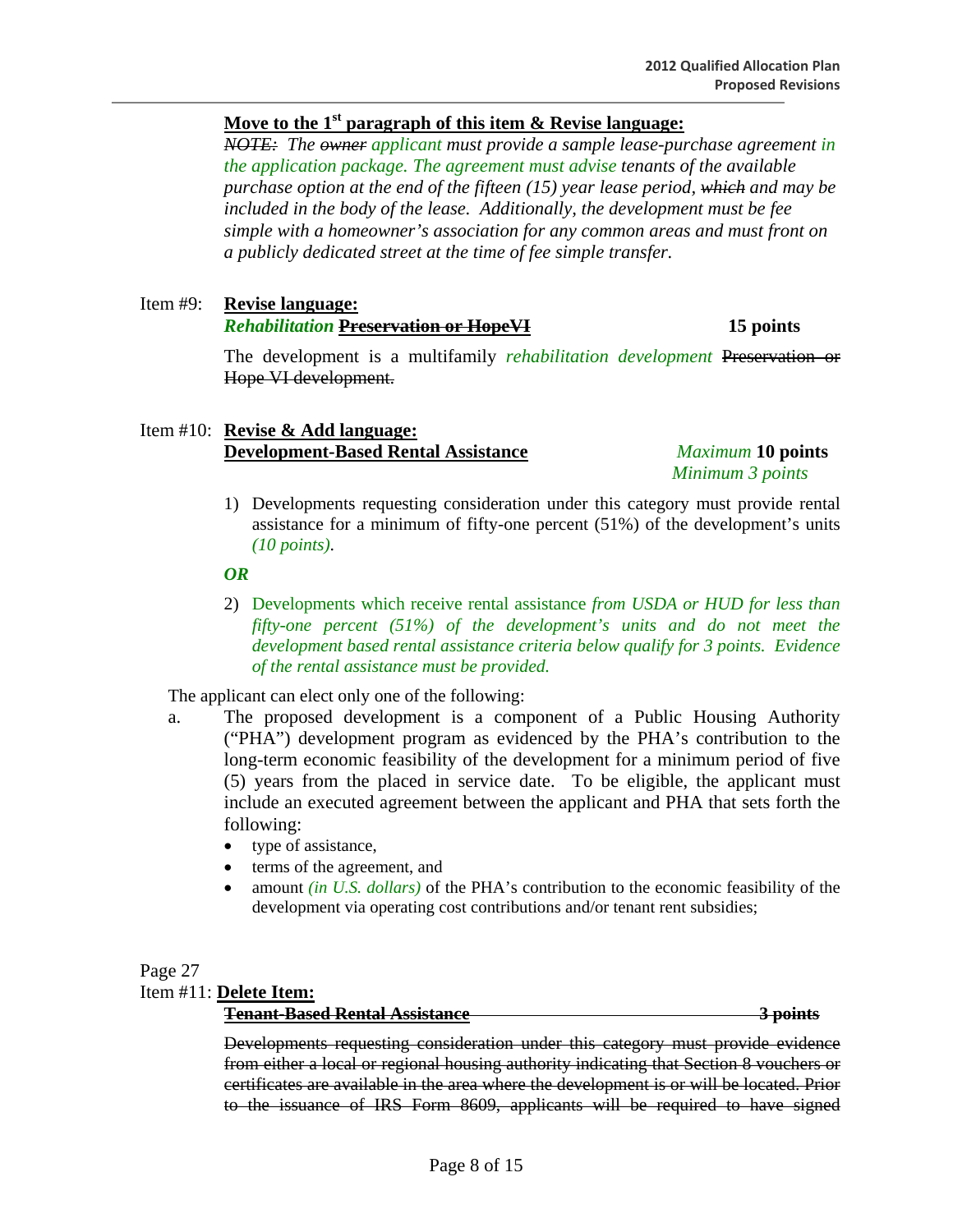agreements with either the authority or administrator of the Section 8 Certificate/Voucher programs to mandate the development's first priority to Section 8 Certificate/Voucher holders.

Additionally, developments which receive rental assistance from USDA or HUD for less than fifty one percent (51%) of the development's units and do not meet the development based rental assistance criteria can qualify for these points. Evidence of rental assistance must be provided.

*NOTE: No Development is eligible for both Development-Based and Tenant-Based Rental Assistance points.*

Page 28

Item #12: **Move under heading:** *III. Targeting Population* **& Revise language: Mixed-Income Developments 5 points**

> For developments where at least twenty percent (20%) of the units will serve tenants with incomes between sixty percent (60%) and eighty percent (80%) of Area Median Income and twenty percent (20%) of the units will serve market rate tenants. *The development will set aside a minimum of thirty percent (30%) of its units for mixed income tenants with incomes above 60% AMI. Applicants must provide a marketing plan which explains how mixed income residents will be served. Additionally, the mixed income units must be identified on application page A23.*

*NOTE: Scattered site developments cannot qualify as mixed income.* 

Item #13: **Add language:** *Applicants must provide evidence that the development is a qualified historic property. (See page 19: Historic/Preservation Set-Aside)*

#### Item #15: **Revise language:** *Large Families* **Three or more bedrooms (Large Family) 10 points** The development targets *large* families by designating *providing* at least 25% of its units three or more bedrooms.

#### Item #16: *Elderly/Persons with Disabilities* **Development 10 points**

Multifamily developments that set aside *(1)*100% of its units for the elderly population age sixty-two (62) or older *or (2) twenty-five percent (25%) of units to persons with disabilities* that meet the requirements as defined by Rural Development *(RD)* or the Department of Housing and Urban Development (HUD) for elderly housing and accessibility for handicapped persons. Rural Development *RD's* and HUD's definition of "Elderly" is where the tenant or cotenant is at least 62 years of age or handicapped/disabled. Developments must meet the following requirements:

a. The development must provide established policies and procedures, which demonstrate intent to provide housing to the sixty-two (62) or older age group, or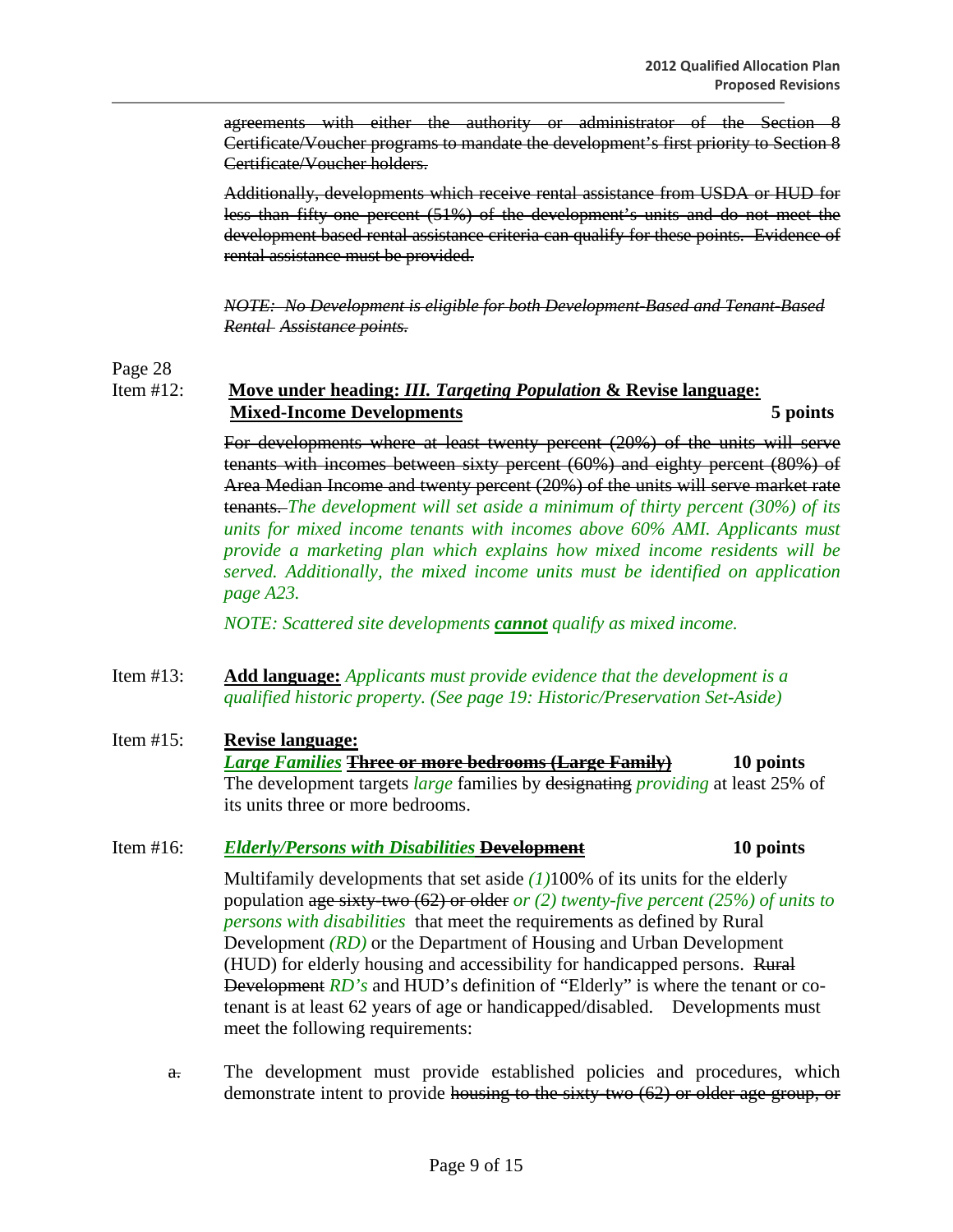for persons meeting the Rural Development or Department of Housing and Urban Development's definitions *facilities and services that support elderly residents.*

b. The development must have significant facilities and services normally specifically designed to meet the physical or social needs of older persons or for persons meeting the Rural Development or Department of Housing and Urban Development's definitions. The development must provide  $six(6)$  of the eight  $(8)$ *the* appropriate services or facilities listed below:

#### *ADD- a secure living environment*

- 1. an accessible physical environment
- 2. congregate dining facilities
- 3. emergency services *(pull cords, alarms, etc.)*
- 4. preventive health care programs
- 5. information and counseling
- 6. homemaker services
- 7. outside maintenance and referral services *social activity programs*
- 8. transportation to facilitate access to social services

### Page 29

#### Item #17: **Development Experience 10 points**

**Add language:** *Principal members must have a minimum of 1% ownership interest to qualify under this category. Acceptable previous experience includes Owner, developer, general partner, or consultant.* 

Page 30

#### Item #19: **Add & Revise language: Application Workshop 10 points**

Attendee to the workshop must be a principal *member* of the ownership or general partner entities, as *defined under Development Experience. The principal must be identified* reflected on application page A2 or A3. Attendees will receive one (1) certificate of attendance for point eligibility in the application process at the end of the session. A copy of the certificate must be included in the application file; failure to provide will disqualify the application from receiving points. Applicants will only be eligible to receive points for workshop attendance during the calendar year in which an application is submitted.

| Item $#21$ : | Add language:                                                          |                         |  |
|--------------|------------------------------------------------------------------------|-------------------------|--|
|              | <b>FHLB or other grants Additional Financing</b>                       | <i>Maximum</i> 7 points |  |
|              | The development receives funding from one of the sources listed below: |                         |  |
|              | <b>FHLB</b>                                                            |                         |  |
|              | <b>HOME</b>                                                            |                         |  |
|              | Hope VI                                                                |                         |  |
|              | State/municipal funding                                                |                         |  |
|              | <b>Mental Health/Medicare/Medicaid Grant</b>                           |                         |  |
|              | Others (prior approval by MHC required)                                |                         |  |
|              |                                                                        |                         |  |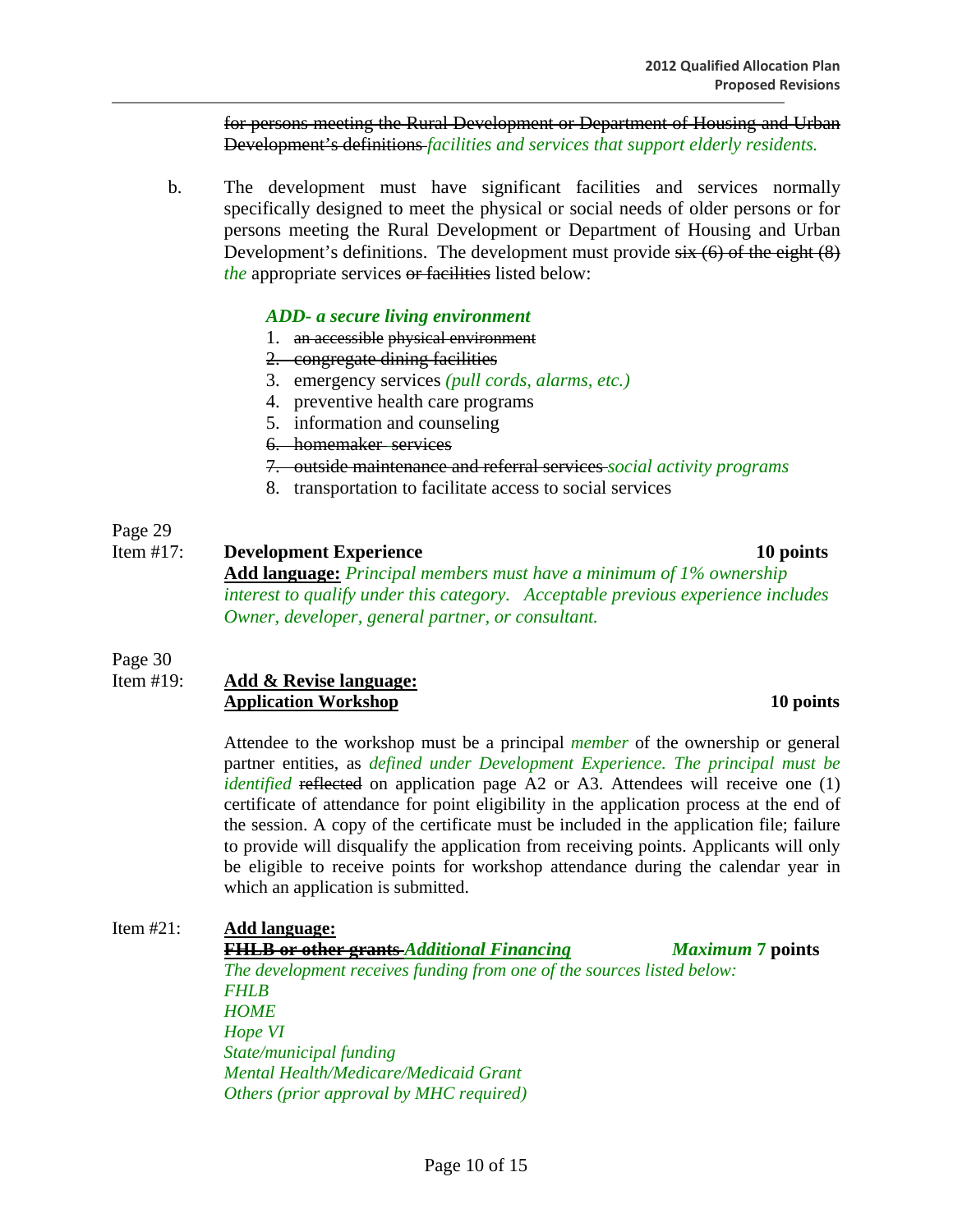*\$10,000-\$25,000 1 point \$25,001-\$50,000 2 points \$50,001-\$75,000 3 points \$75,001-\$100,000 5 points \$100,001 or above 7 points* 

Applicants must provide evidence of this funding no later than the reservation deadline date if not available at the time of application. If the applicant fails to provide such evidence by this date, the funds will be removed as a source of funding and the development will be re-underwritten to determine if the deal remains financially feasible.

Additionally, the development could be subject to the loss of its tax credit award if the following occurs: (1) the deal is no longer feasible without this funding, and (2) the owner does not secure subsequent additional financing within a reasonably prescribed time. MHC will not award additional tax credits in lieu of this particular funding source because it is a competitive scoring item.

 *NOTE: Receipt of federal grants will reduce the development's eligible basis.* 

### Page 31

# Item #22: **Revise language: Over Concentration Minus 5 points**

Five (5) points will be deducted if an applicant proposes a new construction development in a primary market area that has received three (3) or more tax credit awards during the previous two (2) years. *Historic and Preservation Rehabilitation developments are exempt from this restriction.* The following chart indicates the areas which are subject to this scoring points deduction:

# Item #23: **Add language:**

Points will be deducted for the following:

- a. Application sections not tabbed *in accordance with the table of contents* (**Minus 5 Points**),
- b. Amenities not highlighted on plans/drawings (**Minus 5 Points**),
- c. Threshold deficiency (**Minus 2 Points for each Threshold item**).
- *d. Documentation provided under "Other Attachments" is not labeled/identified on the table of contents (2 points each)*
- *e. Inconsistencies within the application that require clarification (2 points each)*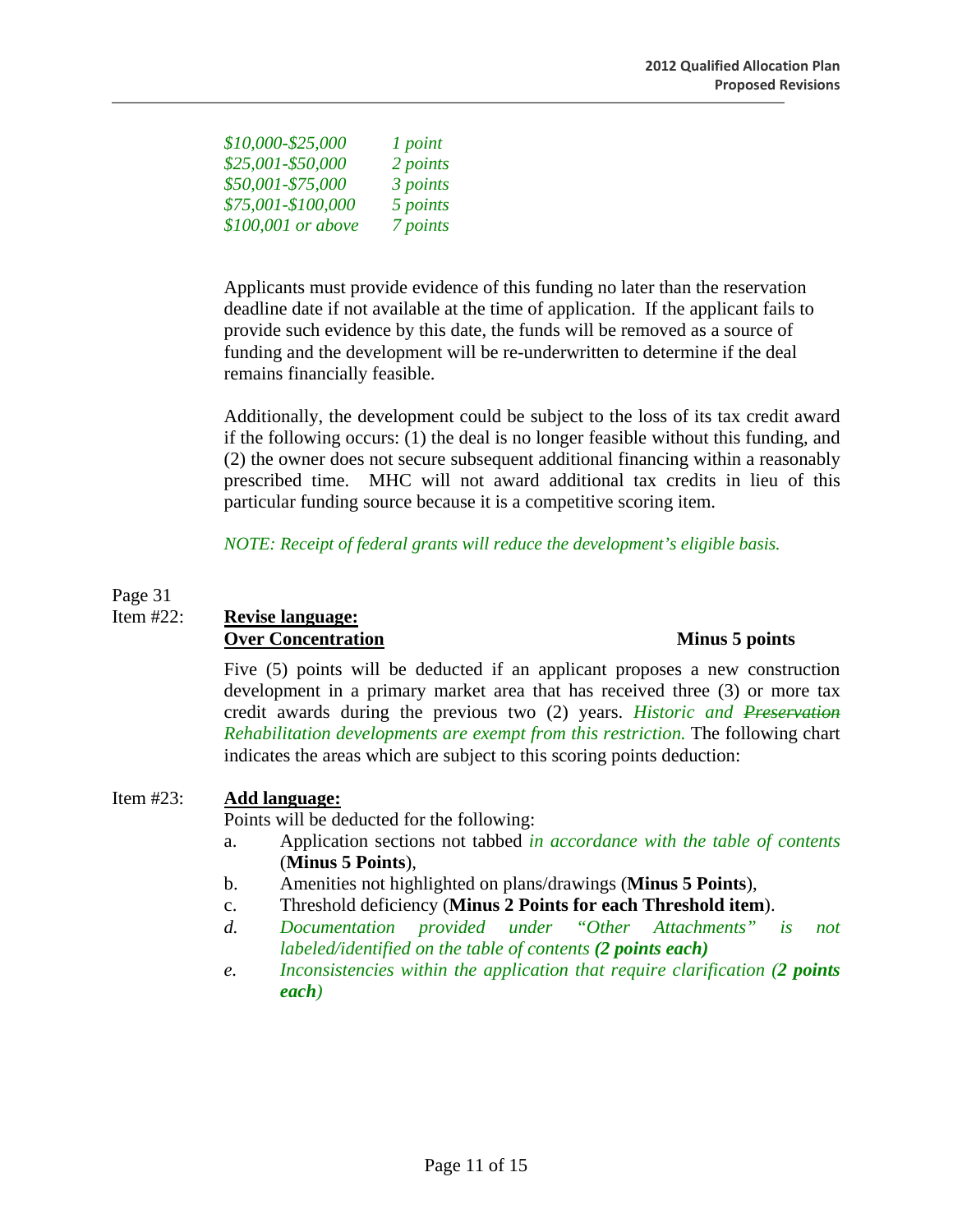## **Section 8: THRESHOLD FACTORS**

*I. Community Notification* 

Page 33

**Add language:** *Public hearing notice published in the newspaper must contain the same language as the public hearing signage posted at the development site.*

### **Section 10: FINANCIAL FEASIBILITY STANDARDS**

#### *10.4 Operating Reserves*

#### Page 42 **Revise language:**

These reserves must be maintained at a minimum until the  $3<sup>rd</sup>$  year of the tax credit period following issuance of Forms 8609. After the third year, the developer may draw down that account and replace it with a Letter of Credit, *approved and* agreed to by the syndicator *and MHC* in writing. to be *The Letter of Credit must be* maintained and kept valid throughout the remainder of the initial 15 year compliance period. In the event operating reserves are utilized for the development within the first three years of operation, *with approval of the syndicator and MHC*, a letter of credit should be but in place to satisfy the required reserve amount throughout the term.

#### *10.5 MHC'S Discretionary Eligible Basis Boost*

Page 43

#### **Revise language:**

MHC will allow *designate a* development based *eligible for a* DDA designation or high development costs to meet special needs populations (elderly, homeless, *mentally ill* and *persons with disabilities* disabled) and historic preservation for areas that are not currently a DDA. *Developments must set aside a minimum of five percent (5%) of its units for special needs.* Applicants must request this consideration *in writing a minimum of thirty (30) days prior to the start of the application cycle and clearly define the specific need.* 

#### **DELETE: Land Cost Consideration**

A sales history of land sales, up to the date of the option/sales contract used in the application, must be included in the appraisal in accordance with current requirements of the Uniform Standards of Professional Appraisal Practice.

Acquisition of land at abnormally high cost, that provides additional specific benefits to the tenants residing in the developments (i.e. transportation, hospital, access for seniors) may justify the developments for the 30% (thirty) percent discretionary basis boost.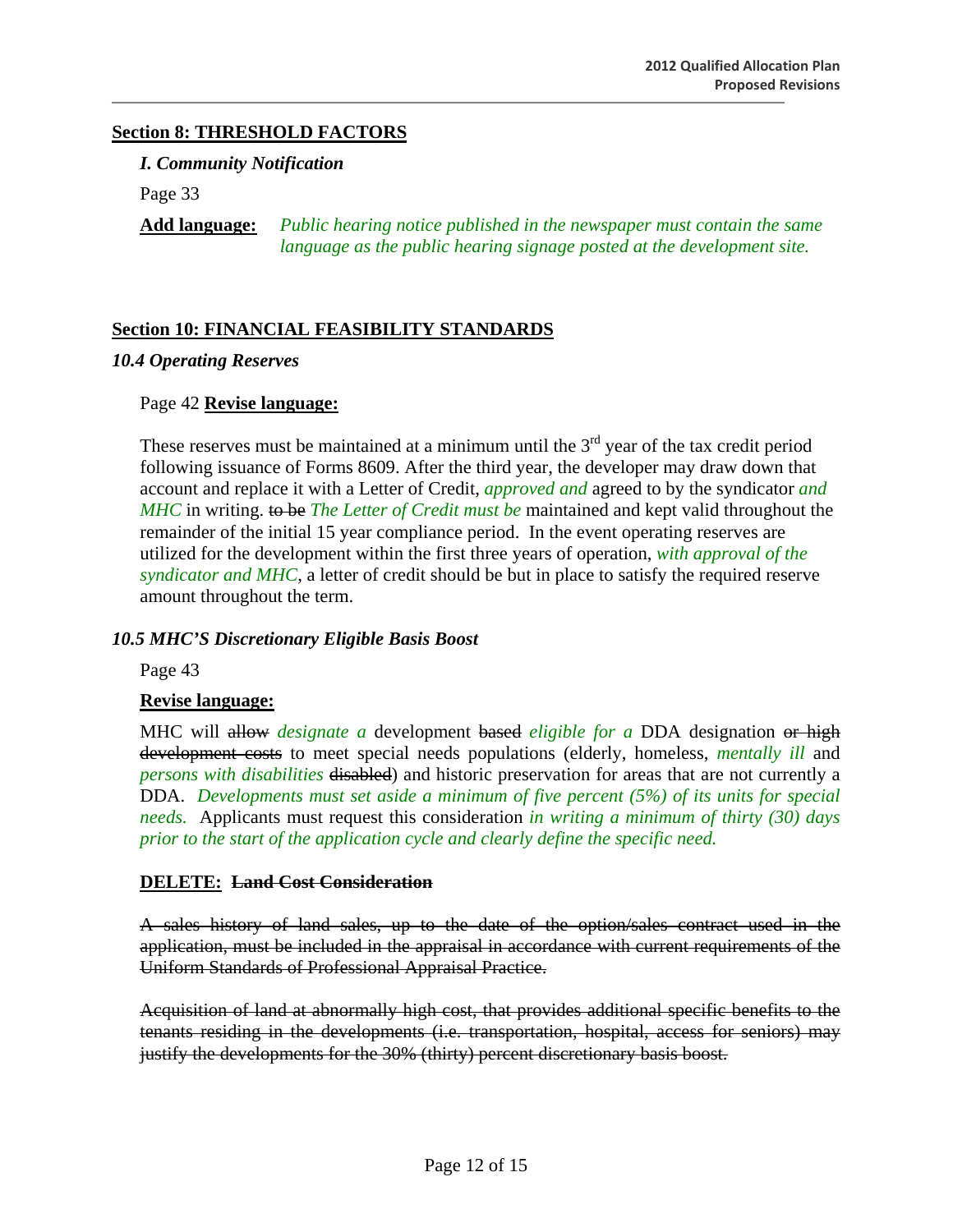MHC will counsel with developers, at their request, up to ten (10) business days prior to the start of an application cycle as to whether or not the land qualifies the development for an additional basis boost for those developments not currently located in a QCT or DDA.

#### **NEW paragraph:**

### *MHC's designation of a developer requested discretionary eligible basis boost does not qualify the application for the two (2) point credit under scoring item #1 in Section 7.1.*

#### *10.10 Limits on Builder or General Contractor Charges*

Page 47

**Add Language:** Amounts in excess of the subject limits will be considered excessive. *A developer may earn the builder's profit and overhead provided the developer is the actual general contractor for the development; however, the developer may not claim any of these earnings if the development is sub-contracted to another general contractor.* 

### **Section 13: DESIGN QUALITY STANDARDS**

Page 51

Item #12: **Add language to read:** Architectural Shingles for roofs *or metal roofing if appropriate to the area and development.* 

#### **New** Item #16: **Add language from Page 25**

Washer and dryer connections in individual units *(NEW CONSTRUCTION)*

- o Must have capability to service side-by-side units or opposite wall units.
- o Stackable units are acceptable for elderly and rehab developments.

#### **New** Item #17: **Add language from Page 25**

 Wiring for cable television and internet access. Must be confirmed by letter from the architect/engineer only.

Page 53

#### *ENERGY EFFICIENCY / GREEN (SUSTAINABLE) DESIGN*

**Add language:** *All developments shall be built at a minimum to the ICC 700 -2008 National Green Building Standard, BRONZE level. National Association of Home Builder or other appropriate certification is required with submission of the developer's 8609 request, (www.nahb.org). Additionally, MHC requires the following:*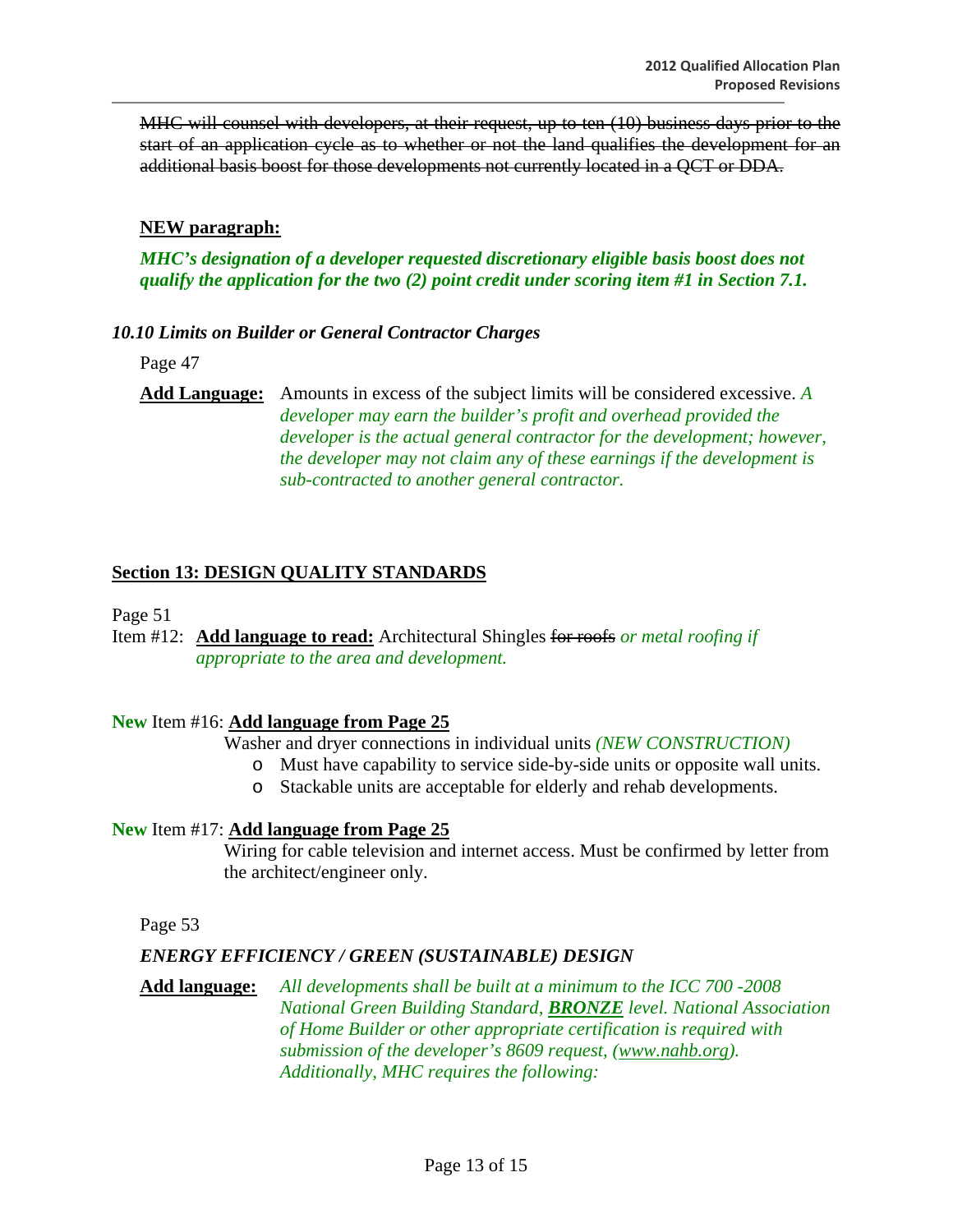Page 54

# *SITE ACCESSIBILITY*

**Revise language:** Note: The development must be designed in accordance with *to meet ADA*  and HUD standards for all applicable handicapped accessibility requirements. In particular, it should be noted that if the project also receives funding from a federal source, federal laws governing accessibility may apply. *See Section 17 of this QAP*.

*Housing components delivered to the site must meet MHC's "Site Delivered Housing Component Requirements" available on MHC's website www.mshomecorp.com or by calling 601.718.4642 or 800.544.6960.*